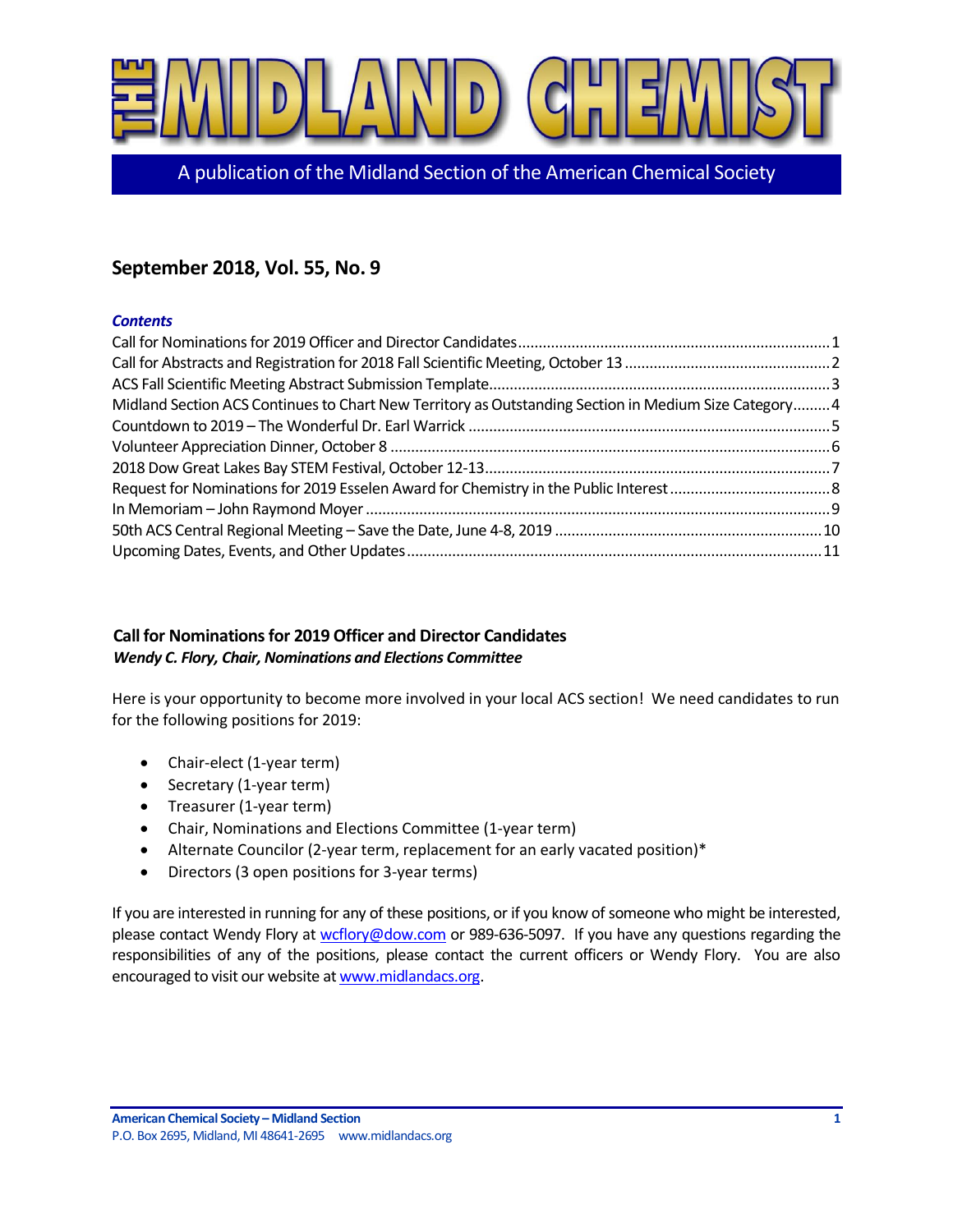## <span id="page-1-0"></span>**Call for Abstracts and Registration for 2018 Fall Scientific Meeting, October 13** *Eve Suthiwangcharoen and Jennifer Larimer, 2018 FSM Committee Co-Chairs, Midland Section ACS*



#### **Additional Featured Speakers:**

- Dr. Ted Bergin University of Michigan, Astronomy
- Dr. Margaret Wooldridge University of Michigan, Aerospace Engineering
- Dr. Marcos Dantus Michigan State University, Chemistry Department
- Chris Windiate Dow Chemical, TS&D Transportation

#### **Deadline for Abstracts:** September 16, 2018

- Please submit an abstract to **ACSmidland2018@gmail.com for both poster & oral presentations**
- Please use the attached template (see page 3) to format your abstract
- Oral presentations will be 20 minutes in length with 10 minutes for Q&A
- Posters have suggested dimensions of 48" x 36"
- Strict adherence to the conference theme is not a requirement!

#### **Deadline for Registration**: September 21, 2018 [\(http://www.midlandacs.org/fall-scientific-meeting/\)](http://www.midlandacs.org/fall-scientific-meeting/)

Don't miss this opportunity to showcase your research and link into the local scientific community! The call for abstracts and event registration are both open. Sign up today!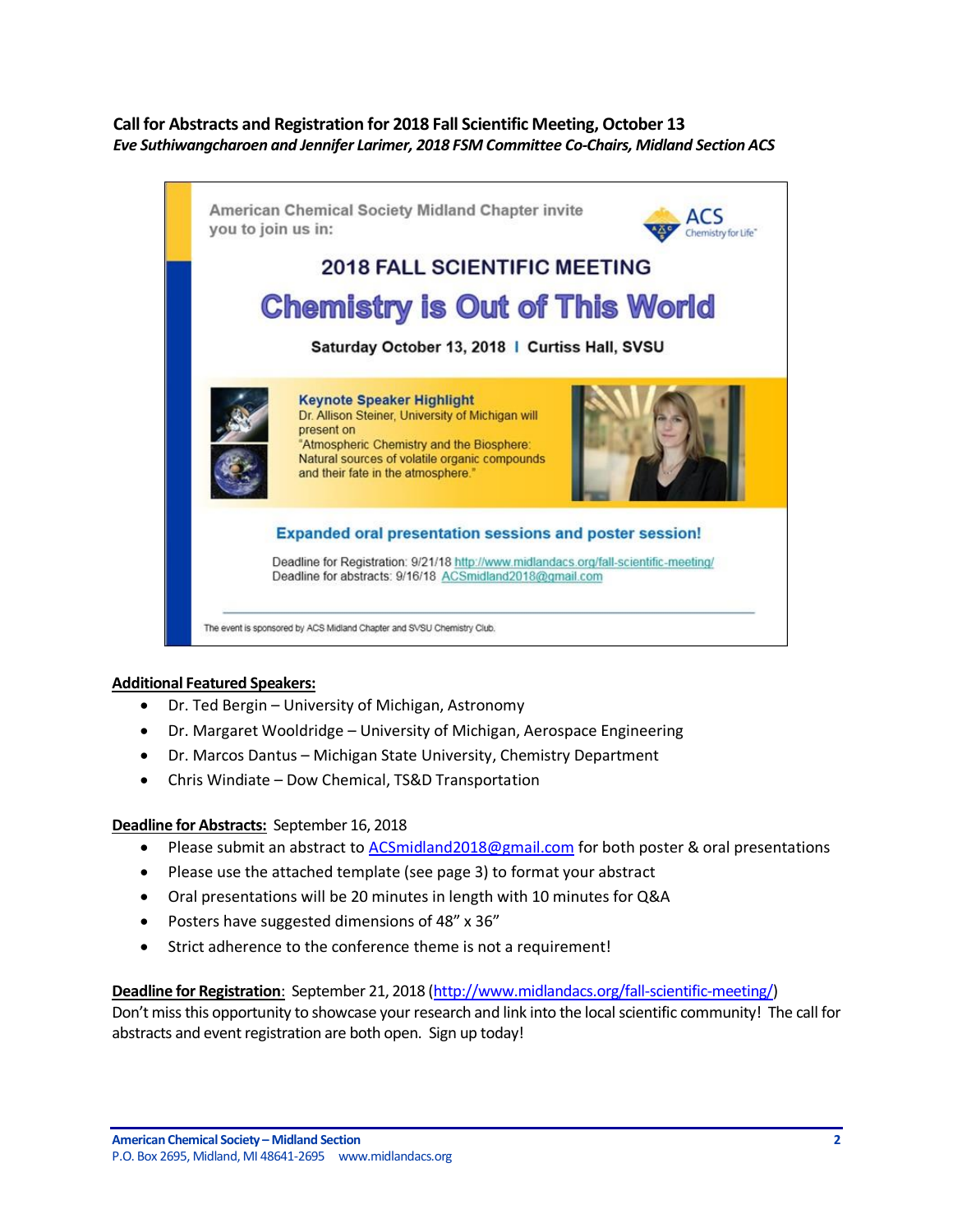**Event Cost:** FREE for all attendees! The only cost associated with the conference is a \$10 charge to cover lunch (if you plan to have lunch at SVSU). The first 100 students who register for the event will get a FREE lunch!

**Questions:** If you have additional questions, please contact us at **ACSmidland2018@gmail.com.** 

## **ACS Fall Scientific Meeting Abstract Submission Template**

<span id="page-2-0"></span>**Abstract Title:**

**Presentation Type (Oral/Poster):**

**Presenter Name(s):**

**Presenter Organization/Department:**

**Abstract (300 words maximum):**

*Please complete the form and email to: [ACSmidland2018@gmail.com](mailto:ACSmidland2018@gmail.com)*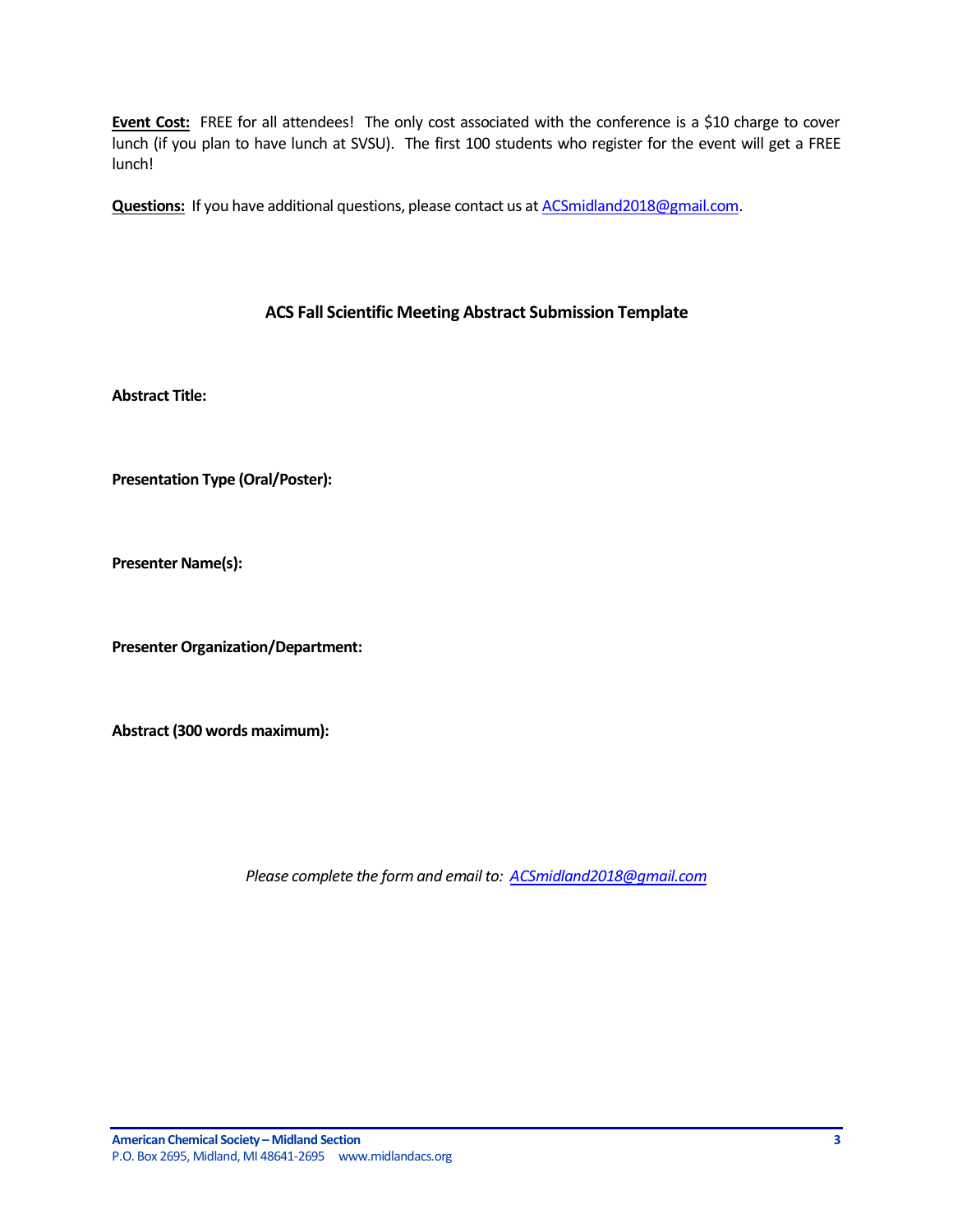# <span id="page-3-0"></span>**Midland Section ACS Continues to Chart New Territory as Outstanding Section in Medium Size Category**

#### *Gina Malczewski, Director, Midland Section ACS*

At the recent 256th National ACS Meeting in Boston, during the 20th ChemLuminary Awards ceremony, the Midland Section of the ACS won an unprecedented 6th straight "Outstanding Performance Award" in the Medium Size Category for its 2017 activities. The Midland Section was a finalist in 11 different ChemLuminary Award categories and won in six of them. In fact, the Midland Section received the largest number of recognitions of any other ACS local section.



All of the nominations are described in detail in the [June 2018 issue](http://www.midlandacs.org/wp-content/uploads/Newsletter/2018/2018JunMC.pdf) of the *Midland Chemist*. Some ChemLuminary Awards are not allowed to be given to a local section who has won that award previously within a certain time frame. The following six categories were recognized with awards:

**Best Activity or Program in a Local Section Stimulating Member Involvement:** For fun and food offered to members and their families at ACS Day at the Midland County Fair.

**Outstanding High School Student Program:** For hands-on Chem I labs in Bay City and high school programs at Midland High School that included Alka Seltzer experiments, Mixtures and Emulsions, and Equilibrium-related activities.

**Best Event or Activity Organized by, or Benefiting, the Applied Chemical Technology Professional Community** (4th year in a row): For 16 MMTG activities including Lunch and Learn sessions and social activities programming.

**Global Engagement Award for Local Sections:** For four days of teacher and student clinics in rural Guatemala and an all-day educator workshop at the University of Guatemala at Altiplano.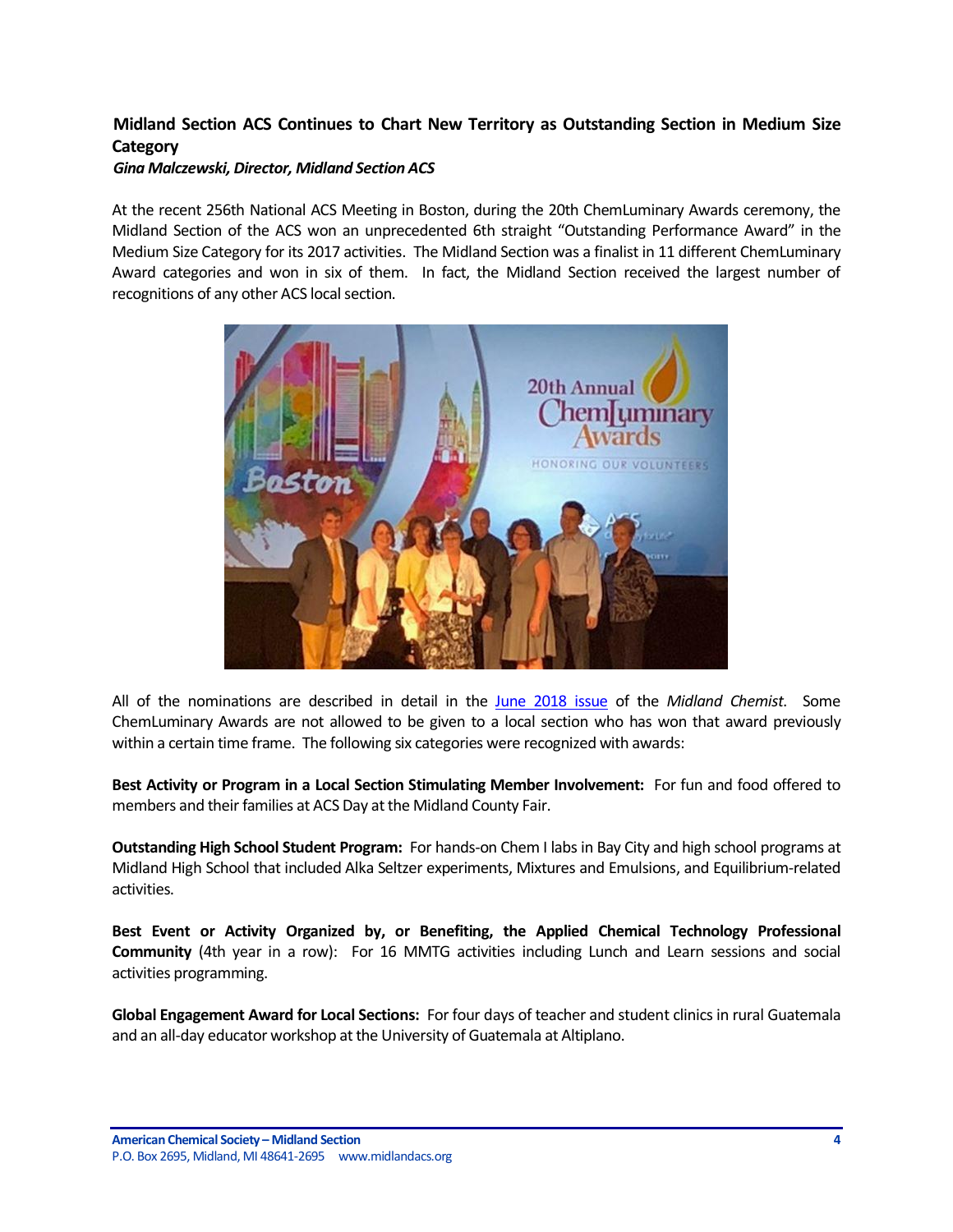**Most Creative & Innovative Use of the CCED Theme:** For a three-venue Earth Day celebration that included the Recycling Center/Landfill, Chippewa Nature Center, and Creative 360. The community garden was featured and a speaker was offered, all recognizing how "Chemistry Helps Feed the World".

**Outstanding Performance by a Local Section (Medium Size Category)** (6th year in a row): For all of the above and for our other activities, including Kids & Chemistry, special student summer camps, and our centennial celebration year preparations.



In addition, **Dr. Michael Tulchinsky** was recognized among the "Outstanding Local Section Volunteers", and in a separate program, **Dr. Susan Butts** (Dow retiree) was one of 51 people honored as an ACS Fellow. This was the 10th class of ACS Fellows being recognized.

Photo at left: **Susan Butts** (center), her husband (left), and 2018 Midland Section ACS Chair, Wenyi Huang (right), at the ACS Fellows reception in Boston, MA, on August 20, 2018.

(Photo courtesy of Gina Malczewski)

# <span id="page-4-0"></span>**Countdown to 2019 – The Wonderful Dr. Earl Warrick** *Gina Malczewski, 100th Anniversary Committee, Midland Section ACS*

Known for his patent on silly putty, ACS member Dr. Earl Warrick was much more. He was born in Butler, PA and became interested in chemical engineering when a 7th grade teacher encouraged him to build a one-tube radio. He excelled in high school, where he said "… I also ended up grading papers for the chemistry professor because he found out I liked chemistry and I was good at it."



At Carnegie Institute of Technology, he made a switch to physical chemistry and earned a Sc.D. degree. He got a job at Mellon Institute in 1935, where he and Rob Roy McGregor began making glass for MacBeth-Evans, which was later purchased by Corning. He and Frank Hyde performed Grignard reactions to make silicone fluids and resins. At Hyde's suggestion, Dow Chemical was approached as a collaborator with resources for pilot plants that could be used to scale up these materials.

(**Dr. Earl Warrick**. Photo courtesy of the Dow Historical Collection, from the archives of the Science History Institute)

In 1942, Admiral Hyman Rickover became convinced that silicone-impregnated glass tape could solve the Navy's electric motor insulation problems. "As a result of his interest, the formation of Dow Corning went ahead," said Warrick. "They held a meeting in Detroit, where three people from Corning and three people from Dow sat down to talk about the possibility of forming a joint venture. They came away from that meeting saying, 'Yes,' with merely a handshake."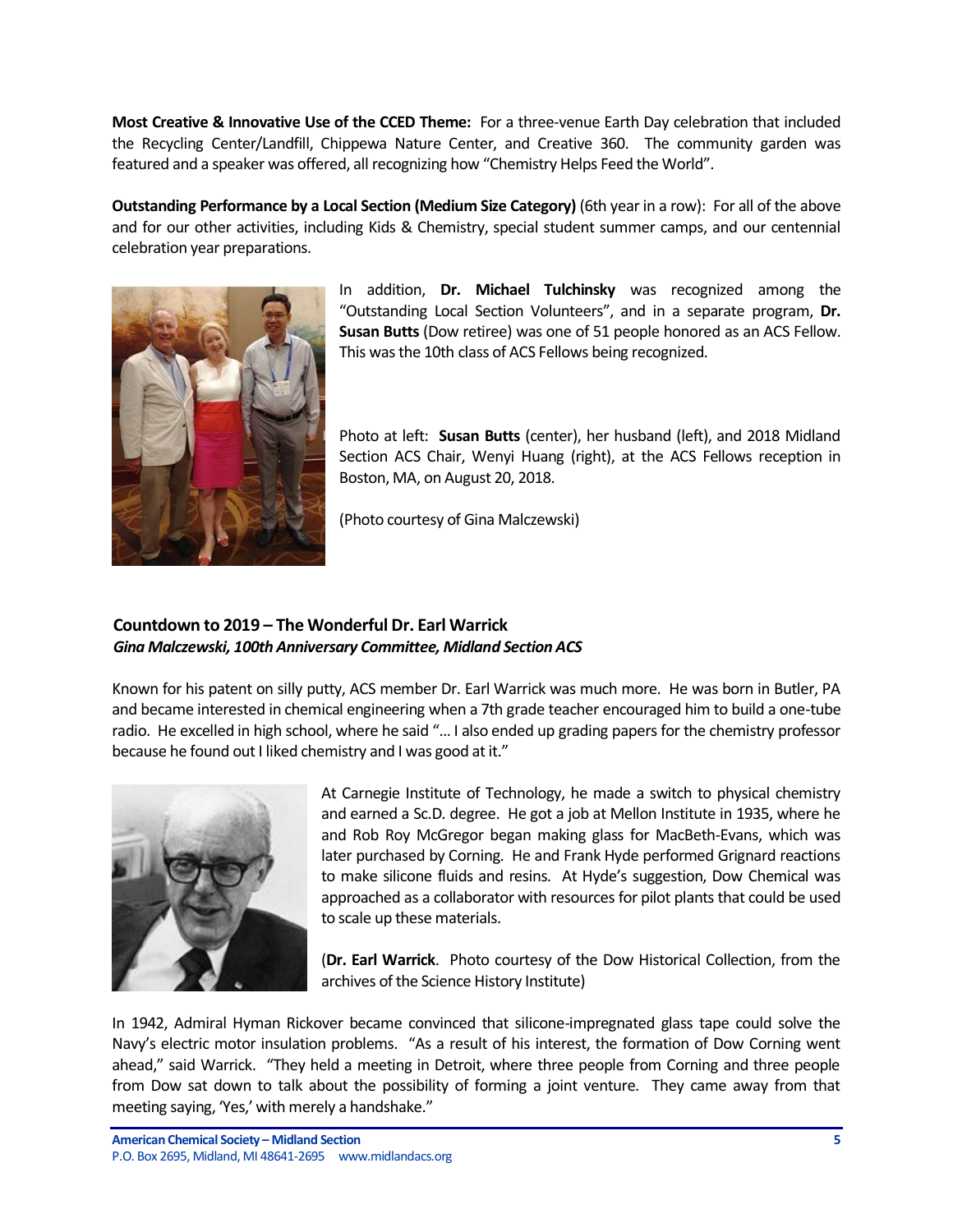Warrick stayed at Mellon and worked on other projects for the new joint venture. He often had to take trains from Pittsburgh to Detroit (overnight), followed by "one-car" (stove-heated) locomotives that finally got him to Midland after many stops. He made the move to Midland in 1956 and over the next 20 years worked or consulted on radiation chemistry, silicon crystal formation, caulking, 200 Fluids, antimicrobials, and other new materials.

In 1986, Earl reminisced about trying to use boric oxide to polymerize silicone fluid. "We put it in, and lo and behold, it went into the chain. It became -Si-O-B-O-Si-. It behaved like a rubber. It bounced and you could mold it like a putty. We didn't know what to do with it, really. We made a lot of it and just kept it on the shelf. We did have a patent on it. The company apparently gave out samples to various salesmen. One salesman managed to sell it to this chap with an enterprising idea of putting it inside an egg and selling it. He must be a millionaire well over."

Dr. Warrick earned the Charles Goodyear Medal in 1976 from the ACS for his pioneering work in silicone elastomer chemistry. He (and silly putty) will be commemorated in the Midland Section's centennial history exhibit next year.

## <span id="page-5-0"></span>**Volunteer Appreciation Dinner, October 8** *Michelle Rivard and Gina Malczewski, Outreach and Kids & Chemistry, Midland Section ACS*

Calling all Midland Section ACS past and future volunteers! All Midland ACS Board members, committee chairs, and Kids & Chemistry volunteers are cordially invited to an evening dinner celebration of Midland Section ACS Achievements and Service. All 2018 volunteers will be recognized at this event.

Please RSVP by no later than October 4 using the SignUpGenius tab on the Midland Section ACS home page at [http://www.midlandacs.org/.](http://www.midlandacs.org/) For more information or questions, please contact Michelle Rivard at [michelle.rivard@dowcorning.com](mailto:michelle.rivard@dowcorning.com) or Gina Malczewski a[t reginamalczewski@gmail.com.](mailto:reginamalczewski@gmail.com)

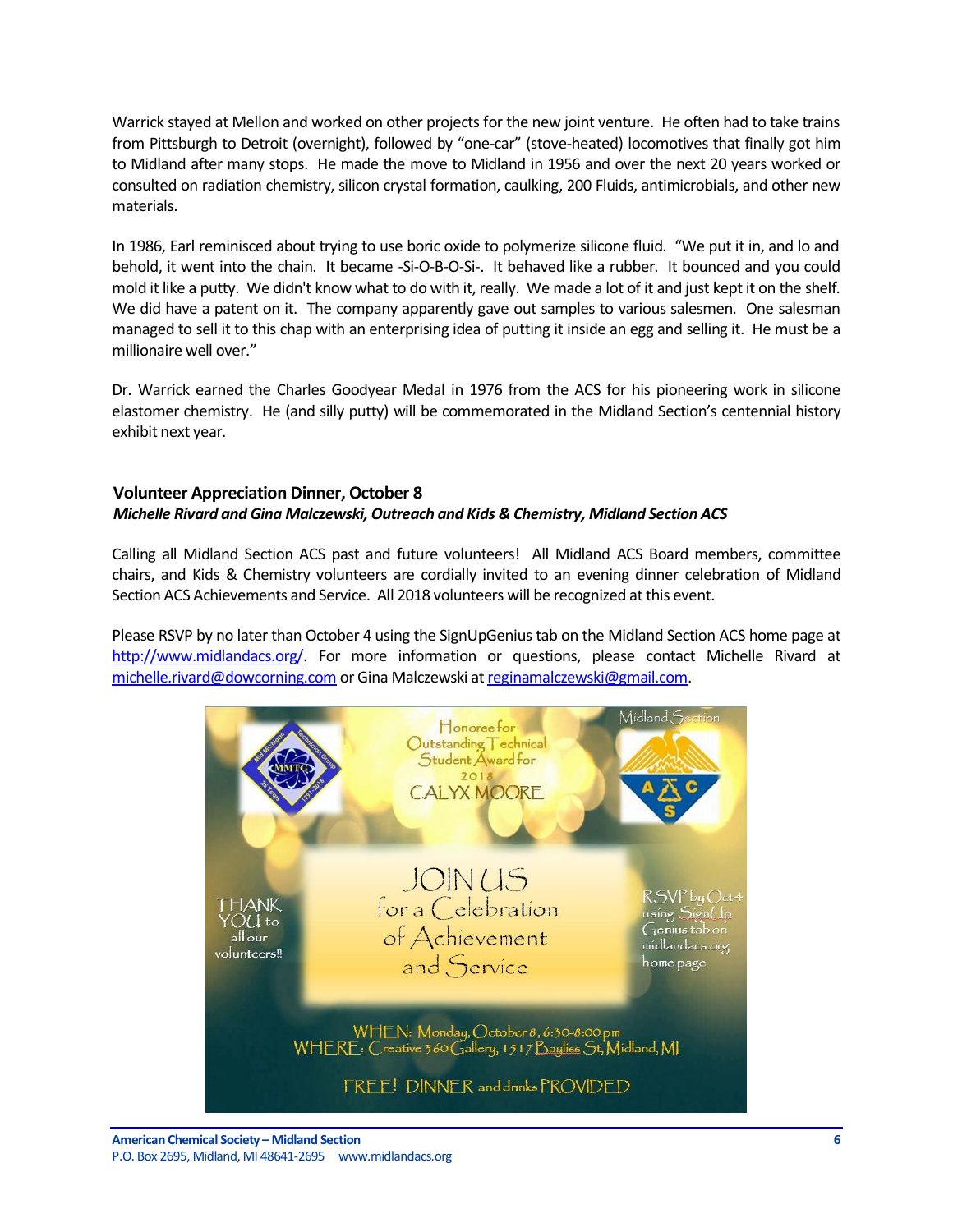# <span id="page-6-0"></span>**2018 Dow Great Lakes Bay STEM Festival, October 12-13** *Science and Mathematics Division, Delta College*

# **STEM Festival**

Putting the "wow" in science, technology, engineering, and math (STEM), that's what this event is all about.

Each fall for the last five years, the Dow Great Lakes Bay STEM Festival has been hosted at Delta College. This two-day event is an engaging, hands-on, informal environment for area youth and their families to experience STEM. Through this event we're able to show students concepts on a much larger scale than teachers can pull off in the classroom.



#### **Save the Date**

#### **Mark your calendars for Friday, October 12, and Saturday, October 13, for the 2018 event**

- The first part of Friday from 8:30 AM 2:00 PM is reserved for pre-registered 6th, 7th and 8th grades.
- New this year, a Friday evening session from 6:00 9:00 PM is FREE and open to the public.
- Saturday's session from 11:00 AM 2:00 PM is also FREE and open to the public. Please note the time change from prior years. Registration for both public sessions is not required, but preregistration does provide you with a chance to win a prize. Make sure to register early.

Plus, there's the opportunity to meet with before and after school groups that could continue the excitement after the event ends, the opportunity to meet with colleges and universities to explore higher education options, and the opportunity to meet with professionals from a variety of careers in an environment that really encourages one-on-one interaction between young people and professionals.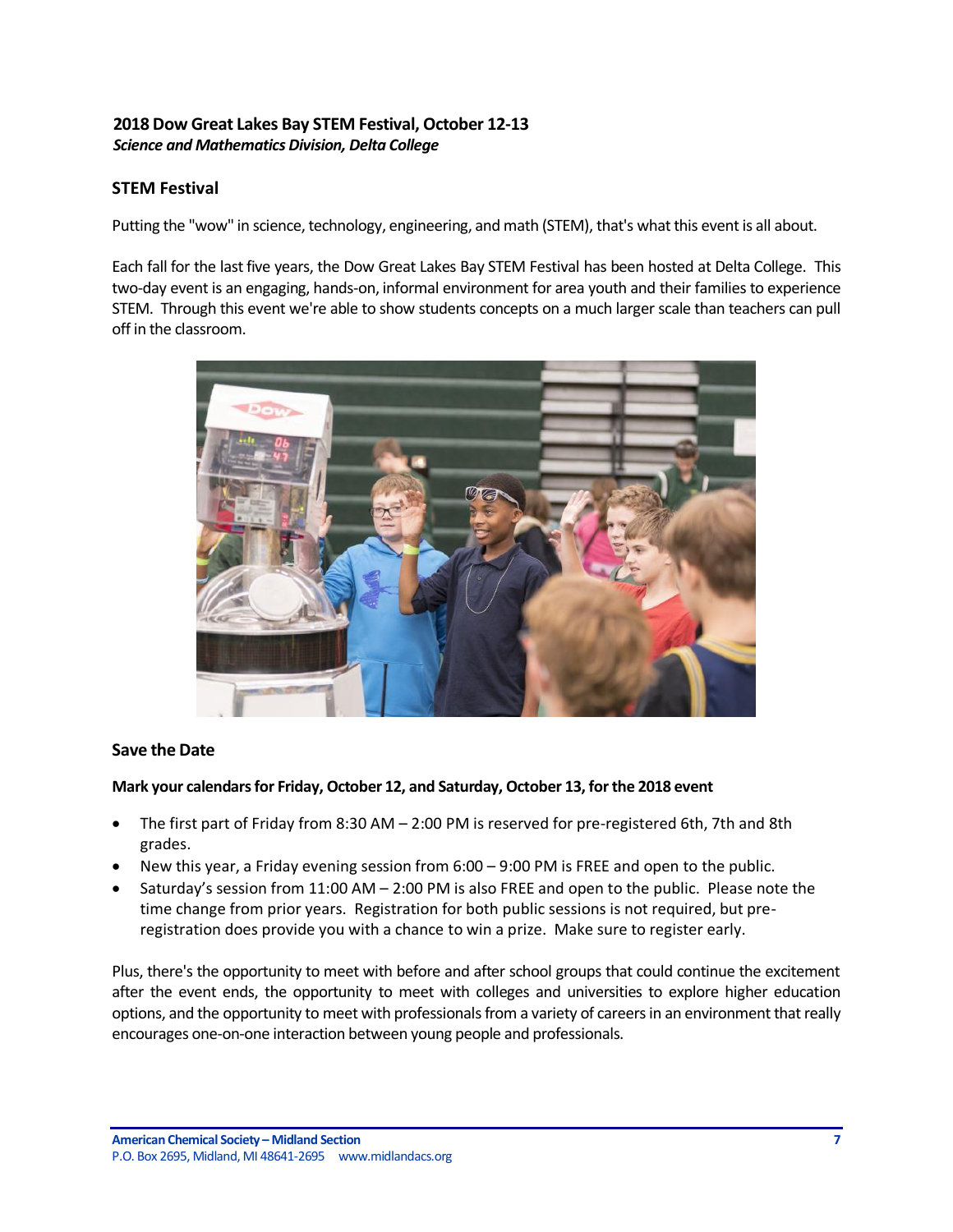#### **Registration Is Underway**

#### **Friday, October 12, 8:30 AM – 2:00 PM**

Middle school registration is now closed. It will be reopened if space becomes available.

#### **Friday, October 12, 6:00 – 9:00 PM, and Saturday, October 13, 11:00 AM – 2:00 PM**

The event is open to the public on Friday evening and on Saturday. We invite you to pre-register to attend the festival. Registration is not required, but you can pre-register for a chance to win a prize by using this [Friday/Saturday registration form.](https://www.eventbrite.com/e/2018-dow-great-lakes-bay-stem-festival-delta-college-open-to-the-public-registration-44371721012) We hope to see you there.

#### **Partner sign up for both days**

If you are interested in participating in this exciting event, please complete th[e partner signup form](https://docs.google.com/forms/d/1mGBkYQs5k6NoqoRXYNeiQdBlPXRwCqlKh3ZjwPJgDtA/viewform?edit_requested=true#responses) with your organization's information.

#### **Volunteers Needed**

Please consider volunteering by completing th[e online volunteer registration form.](https://signup.com/client/invitation2/secure/2070076/false#/invitation) For volunteers under the age of 18, a [parent signed waiver](http://www.delta.edu/community/youth-programs/stem/_documents/delta-college-minor-release.pdf) is needed. Please bring the parent signed waiver form to the volunteer check-in station when you arrive for your assignment at the event.

#### **Highlights from Last Year**

In 2017, we hosted more than 3,200 middle school students on Friday. And, we estimate that over 3,000 additional visitors enjoyed the Saturday event. Over the past five years we've impacted the lives of more than 16,000 middle school students on the Friday events alone!

It's an event that exemplifies collaboration within our community! We sincerely thank our partner, [Michigan](http://www.mindtrekkers.mtu.edu/)  [Technological University's Mind Trekkers](http://www.mindtrekkers.mtu.edu/), our many volunteers, and our generous sponsors.

# <span id="page-7-0"></span>**Request for Nominations for 2019 Esselen Award for Chemistry in the Public Interest** *David Walt, 2019 Chair of the Esselen Award Committee, Northeastern Section ACS*

The **Gustavus John Esselen** Award for Chemistry in the Public Interest is a very prestigious honor provided by the Northeastern Section of the American Chemical Society. The award annually recognizes a chemist whose scientific and technical work has contributed to the public well-being, and has thereby communicated positive values of the chemical profession. The awardee should be a living resident of the US or Canada at the time of nomination, and the significance of the nominee's work should have become apparent within the five years preceding nomination.

The Esselen Award has no limitations with respect to the chemical field in which the nominees are active. It differs from many other awards in that it is



for chemical activities whose importance to the public has been demonstrated. A complete list of the Esselen Award recipients is available a[t http://www.nesacs.org/awards/esselen/awards\\_esselen\\_recipients.html.](http://www.nesacs.org/awards/esselen/awards_esselen_recipients.html)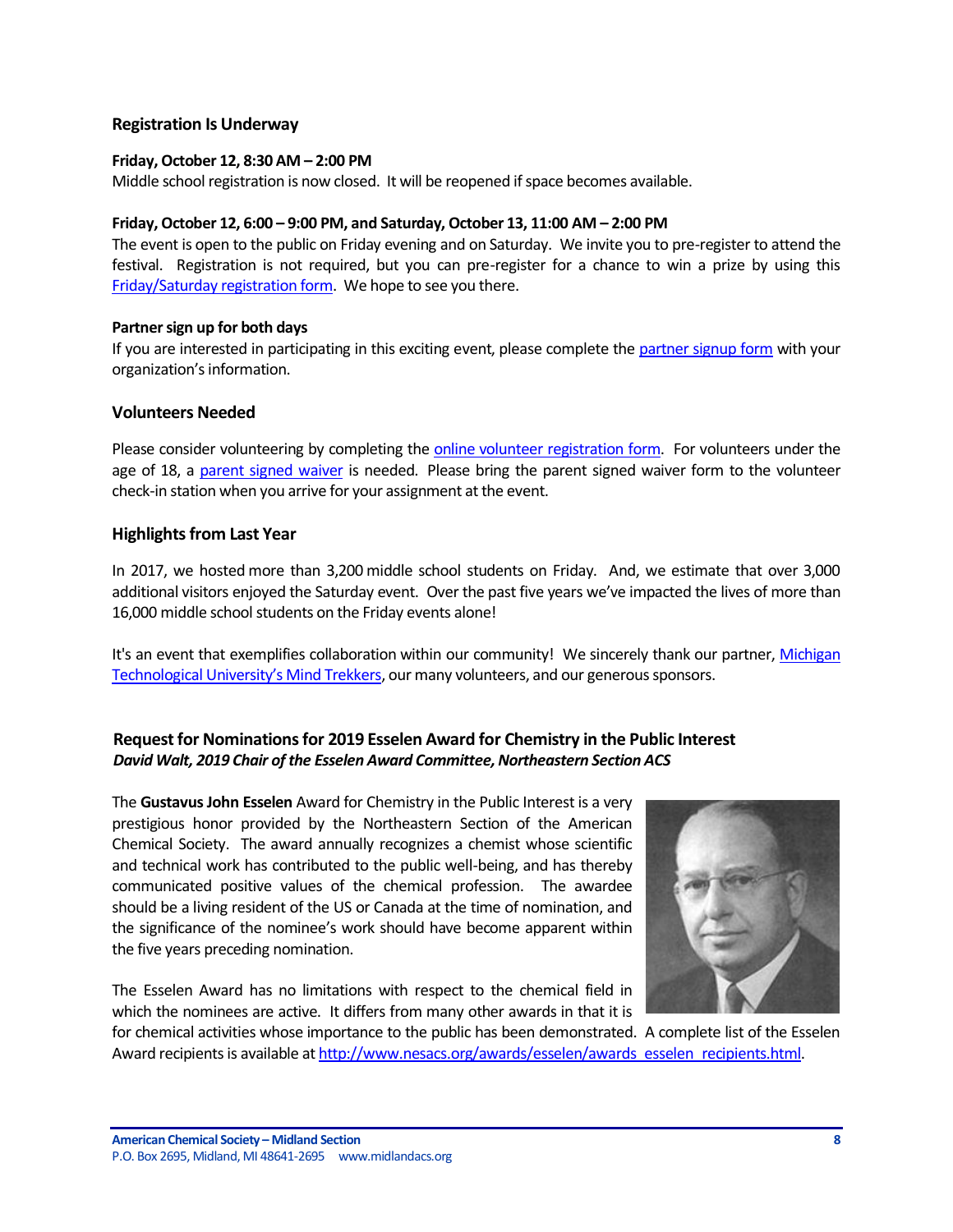The award consists of a medal and a check for \$5,000. Travel expenses incidental to the conferring of this award will be reimbursed. The award is usually presented at the April meeting of the Northeastern Section of the ACS at Harvard University in Cambridge, MA. The tentative date for the upcoming award is April 11, 2019. The awardee will deliver an address on the subject of the work for which the honor is being conferred, or for work in progress which is also directed to chemistry in the public interest. The award address should be at a level where it would be of interest to an audience that does not have knowledge of a specific field.

The award was established in 1987 to honor the memory of Gustavus John Esselen, a distinguished member of the Northeastern Section. The first awardees were F. Sherwood Rowland and Mario J. Molina, who subsequently received the Nobel Prize. Several other Esselen Award recipients have also been Nobel awardees.

Nominations shall include: (1) a letter signed by the primary sponsor with a description of the nominee's work recognized as making a major contribution to the public welfare and as communicating positive values of the chemical profession, plus the names of two co-sponsors; (2) short supporting co-sponsor statements; (3) the nominee's professional biography including a list of no more than 10 of the nominee's publications selected for their pertinence to the work nominated for recognition; and (4) copies of popular and technical press news or feature articles indicative of the public benefit and interest.

Inquiries should be directed to Dr. David Walt, c/o Jeananne Piper Grady, 11 Thaxter Street, Hingham, MA 02043. All nomination materials must be consolidated into a single electronic PDF file and e-mailed to [dwalt@bwh.harvard.edu](mailto:dwalt@bwh.harvard.edu) with a copy to [JPiperGrady@gmail.com.](mailto:JPiperGrady@gmail.com) The deadline for nominations is October 19, 2018, and joint nominations are acceptable. The Esselen Award Committee will review the nominations and the award recipient will be notified by the first of February 2019. Further information is available at [http://www.nesacs.org/awards\\_esselen.html.](http://www.nesacs.org/awards_esselen.html)

# <span id="page-8-0"></span>**In Memoriam – John Raymond Moyer** *Steve Keinath, Co-Editor, The Midland Chemist*

Editor's note: The obituary notice for John Moyer as it appears here is reprinted, in part, from the Friday, August 31, 2018 issue of the *Midland Daily News*. Dr. Moyer was a longstanding member of the American Chemical Society, joining the society in 1956. At the time of his passing, he was a 62-year member of the ACS.



John Raymond Moyer died peacefully on August 28, 2018, after a brief illness. John was born June 9, 1931, of Percival and Catharine (Curtis) Moyer in Buffalo, NY. He attended the Armor School in Armor, NY, until the family moved to Dundee, Michigan in 1942. In 1948, he graduated from Dundee High School where he was class president and valedictorian. He earned varsity letters in football, basketball, baseball, and track. In his senior year he was co-captain of the football team. He attended Eastern Michigan University, known then as Michigan State Normal College, graduating in 1952 with majors in chemistry and education. While there he sang tenor in a barbershop quartet known as The Normal Four.

On August 31, 1952 he married Elizabeth Reber, his high school sweetheart and love of his life. They were married 66 years. He pursued graduate studies at the University of Michigan from 1952 to 1958, when he was awarded the degree of PhD in Chemistry. He joined Dow's Special Assignments Program in 1958 and moved to a permanent position in the Electrochemical Research Laboratory a year later. There he developed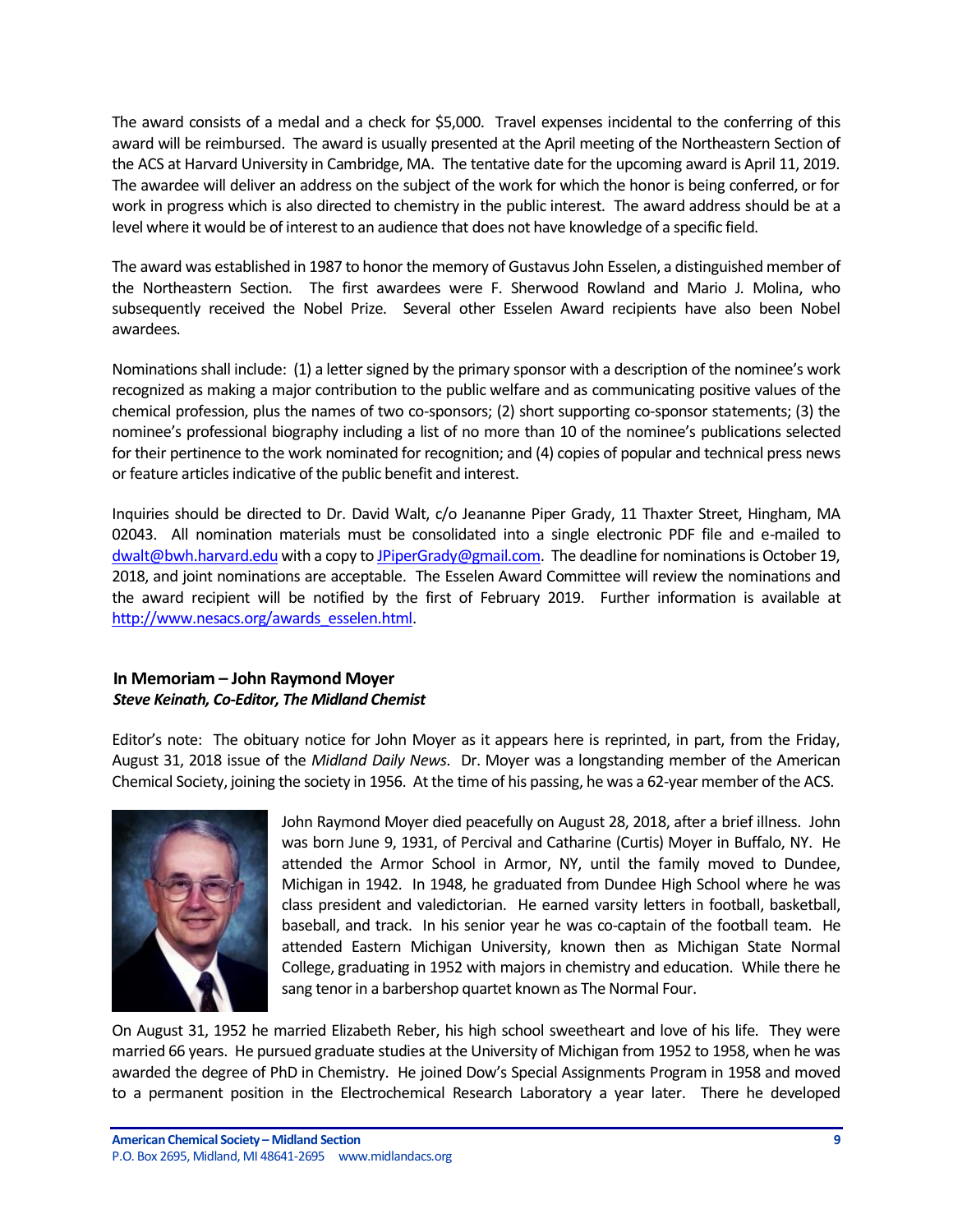technology to defend Dow's Chlor-Alkali business. In 1970 he moved to the Environmental Research Laboratory in the Michigan Division. He devised several processes for purifying byproduct brine streams so that they could be recycled rather than discarded.

In 1976 he returned to Dow Corporate Research's Inorganic Laboratory, which evolved into the Advanced Ceramics Laboratory. There he was promoted to Senior Research Scientist. He retired in 1993.

During his career, John was the author of numerous patents and scientific publications. In retirement John worked as a consultant for Caltech Industries in Midland, served as a director and teacher for the National Association of Investors (Betterlnvesting), and as a volunteer for MidMichigan Home Care as a visitor to hospice patients. He had a deep love of gardening, both vegetables and flowers. He also loved to travel with his wife and friends and enjoyed their winters in Hawaii.

He was a member of Trinity Lutheran Church where he sang in the choir, served on the vestry, and taught Sunday School to eighth graders and adults. He is survived by his wife, Elizabeth; children, Ann Moyer of Philadelphia, PA, Jean (Don) Wakefield of Tualatin, OR, Tom (Peggy) Moyer of Chattanooga, TN, and Paul (Paula) Moyer of Kewadin, Ml; and six grandchildren.

Services took place at 11:00 AM, Saturday, September 1, 2018 at Trinity Lutheran Church, 3701 Jefferson Avenue, Midland, MI. Family received friends at the Ware-Smith-Woolever Funeral Home, 1200 West Wheeler Street in Midland on Friday, August 31, 2018 from 6:00-8:00 PM and at the church on Saturday, September 1, 2018 from 10:00 AM until the time of service. Memorials may be made in John's name to Trinity Lutheran Church.

# 2019 ACS CENTRAL REGIONAL **SAVE** EMISTR **THE DATE** E E T I N G JUNE 4-8, 2019 CERM2019.ORG THE H HOTEL . MIDLAND . MI In celebration of the 50th Central Regional Meeting of ACS and 100<sup>th</sup> anniversary of the Midland ACS section YOU ARE INVITED TO EXPLORE Strong, Diverse, High Profile TECHNICAL PROGRAM: World-class event themed MOLECULES TO MATERIALS<br>Internationally recognized plenary speakers Honoring local historical figures in chemistry Stimulating, Focused, Effective EDUCATIONAL INITIATIVES: High-impact educational tools for teachers and studer<br>Special hands-on, interactive experiences Unique, Exciting, Multi-Faceted COMMUNITY OUTREACH: Public participation in the learning experience<br>CHEMISTRY IN EVERYDAY LIFE Nurturing interest in and promoting the value of science LEARN FROM THE BEST AND BRIGHTEST MINDS IN CHEMISTRY

#### <span id="page-9-0"></span>**50th ACS Central Regional Meeting – Save the Date, June 4-8, 2019**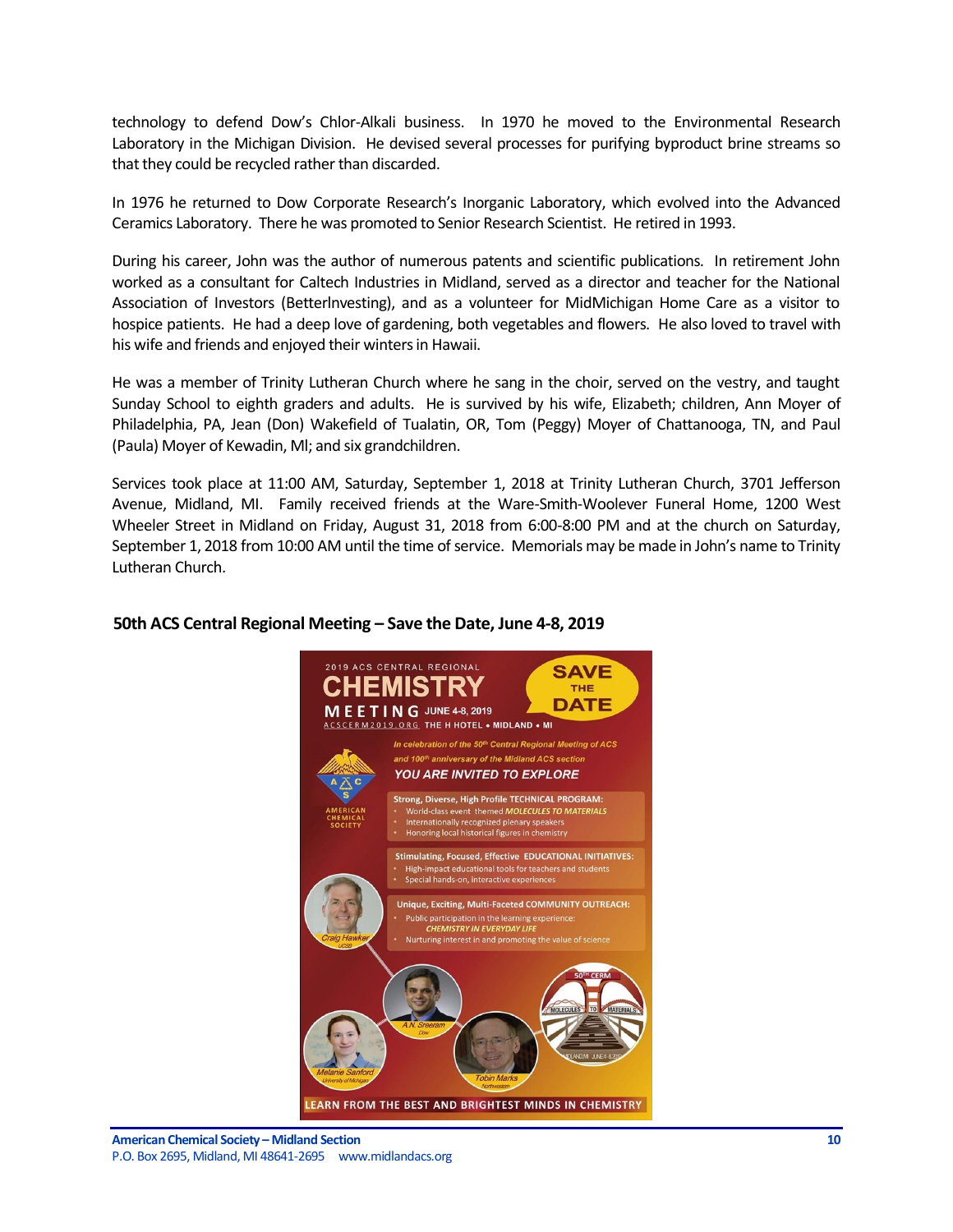# <span id="page-10-0"></span>**Upcoming Dates, Events, and Other Updates**

- September 10 (7:00 8:00 PM) ACS Board meeting, MCFTA Board Room (in person), or via a WebEx conference call connection at [Midland Section WebEx Board Meeting September 2018,](https://dow.webex.com/mw3100/mywebex/default.do?service=1&main_url=%2Fmc3100%2Fe.do%3Fsiteurl%3Ddow%26AT%3DMI%26EventID%3D665925557%26MTID%3Dmeb2e5aa3e3cd9e6a01ac88a5adced4d9%26Host%3DQUhTSwAAAAR2TBKD95ZBPlrrrIY8NW5Bp1eEto4JYMzrriK4MSRI5du6JaHi5HAeOVl754X6reEyyDSmGlK_wFkoGRmbtHwS0%26FrameSet%3D2&siteurl=dow&nomenu=true) meeting number/access code: 716 350 647, phone number: 989-633-1166.
- September 16 **Deadline for submission of abstracts for the Midland Section ACS 2018 Fall Scientific Meeting**. Please submit a title and 300-word abstract to [ACSmidland2018@gmail.com.](mailto:ACSmidland2018@gmail.com) Please see the flyer and abstract template in this newsletter for more details. For any questions, please contact Luqing Xi a[t lqi3@dow.com.](mailto:lqi3@dow.com)
- September 21 **Deadline for Midland Section ACS 2018 Fall Scientific Meeting attendance preregistration**. Please follow the SignUpGenius link at [http://www.midlandacs.org.](http://www.midlandacs.org/) For any questions, please contact Luqing Xi a[t lqi3@dow.com.](mailto:lqi3@dow.com)
- October 1 (7:00 8:00 PM) ACS Board meeting, MCFTA Board Room (in person), or via a WebEx conference call connection at [Midland Section WebEx Board Meeting October 2018,](https://dow.webex.com/mw3100/mywebex/default.do?service=1&main_url=%2Fmc3100%2Fe.do%3Fsiteurl%3Ddow%26AT%3DMI%26EventID%3D673694637%26MTID%3Dm5b73f739873ba5a1fec623d3d54f4f60%26Host%3DQUhTSwAAAATaoKe5Uas0kIGT4K88WrlMr2ycqKMCvyBDxqVuafUiZDnH33_2hkVMA1tq1aO94FxuVZ8BV8Op4YjTiN8E5c4g0%26FrameSet%3D2&siteurl=dow&nomenu=true) meeting number/access code: 710 134 652, phone number: 989-633-1166.
- October 4 **Deadline to RSVP for the Midland Section ACS Volunteer Appreciation Dinner**, to be held the evening of October 8, at Creative 360, 1517 Bayliss Street, Midland. RSVP by using the SignUpGenius tab on the Midland Section ACS home page at [http://www.midlandacs.org/.](http://www.midlandacs.org/) For more information or questions, please contact Michelle Rivard at [michelle.rivard@dowcorning.com](mailto:michelle.rivard@dowcorning.com) or Gina Malczewski at [reginamalczewski@gmail.com.](mailto:reginamalczewski@gmail.com)
- October 8 (6:30 8:00 PM) Midland Section ACS Volunteer Appreciation Dinner, Creative 360, 1517 Bayliss Street, Midland. Please RSVP by no later than October 4 using the SignUpGenius tab on the Midland Section ACS home page at [http://www.midlandacs.org/.](http://www.midlandacs.org/) For more information or questions, please contact Michelle Rivard at [michelle.rivard@dowcorning.com](mailto:michelle.rivard@dowcorning.com) or Gina Malczewski at [reginamalczewski@gmail.com.](mailto:reginamalczewski@gmail.com)
- October 12 (8:30 AM 2:00 PM) 2018 Dow Great Lakes Bay STEM Festival, Delta College, open to preregistered middle school grades only (6th, 7th, and 8th grades). However, please note that middle school registration is now closed. It will be reopened if space becomes available. For more information, see [http://www.delta.edu/community/youth-programs/stem/stem-festival.html.](http://www.delta.edu/community/youth-programs/stem/stem-festival.html)
- October 12 (6:00 9:00 PM) 2018 Dow Great Lakes Bay STEM Festival, Delta College, FREE and open to the public. Registration is not required, but you can pre-register for a chance to win a prize by using this [Friday/Saturday registration form.](https://www.eventbrite.com/e/2018-dow-great-lakes-bay-stem-festival-delta-college-open-to-the-public-registration-44371721012) For more information, see [http://www.delta.edu/community/youth](http://www.delta.edu/community/youth-programs/stem/stem-festival.html)[programs/stem/stem-festival.html.](http://www.delta.edu/community/youth-programs/stem/stem-festival.html)
- October 13 (8:00 AM 5:00 PM) Midland Section ACS 2018 Fall Scientific Meeting, Curtiss Hall, Saginaw Valley State University. Meeting theme: *Chemistry Is Out of this World*. The deadline for submission of abstracts is September 16; please submit a title and 300-word abstract to [ACSmidland2018@gmail.com.](mailto:ACSmidland2018@gmail.com) The deadline for 2018 Fall Scientific Meeting attendance preregistration is September 21; please follow the SignUpGenius link at [http://www.midlandacs.org.](http://www.midlandacs.org/) For any questions, please contact Luqing Xi at [lqi3@dow.com.](mailto:lqi3@dow.com)
- October 13 (11:00 AM 2:00 PM) 2018 Dow Great Lakes Bay STEM Festival, Delta College, FREE and open to the public. Please note the time change from prior years. Registration is not required, but you can pre-register for a chance to win a prize by using this [Friday/Saturday registration form.](https://www.eventbrite.com/e/2018-dow-great-lakes-bay-stem-festival-delta-college-open-to-the-public-registration-44371721012) For more information, se[e http://www.delta.edu/community/youth-programs/stem/stem-festival.html.](http://www.delta.edu/community/youth-programs/stem/stem-festival.html)
- October 19 **Deadline for nominations for 2019 Gustavus John Esselen Award for Chemistry in the Public Interest**, sponsored by the Northeastern Section of the American Chemical Society. For more information, se[e http://www.nesacs.org/awards\\_esselen.html.](http://www.nesacs.org/awards_esselen.html)